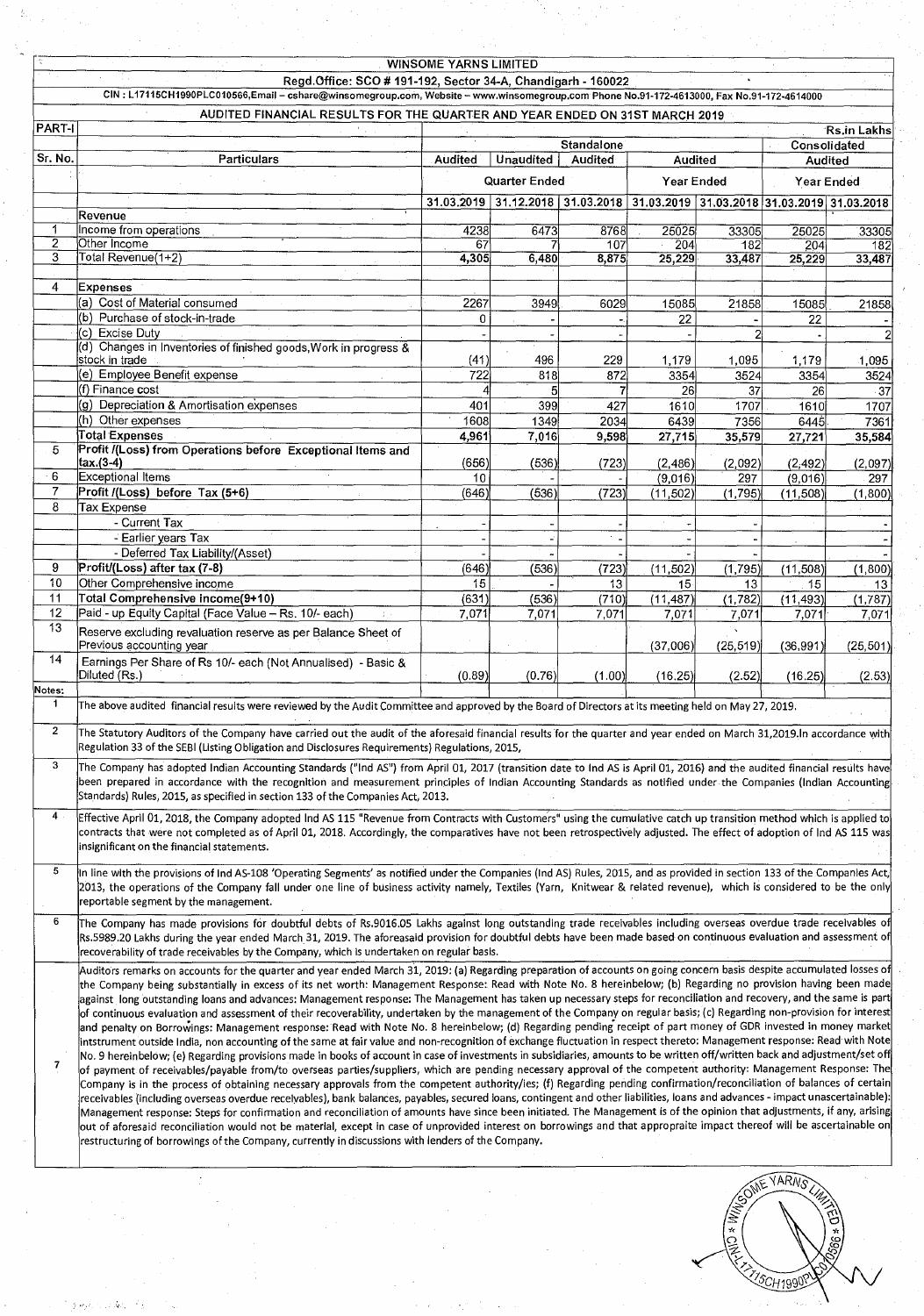| 8       | Due to continuous losses and resulting constraints of liquidity, the Company was not able to make payments, including towards installments of borrowings and interest<br>thereon, both in respect of term loans and working capital as they fell due. Interest on term loans and working capital, including overdue amount, penal interest, etc. for the<br>lperiod October 2014 to March 31, 2019 (amount unascertained) has not been provided in books of account, and that the same will be provided / accounted for as and<br>when the Company's debt restructuring plan is approved and given effect to by the respective lenders / assignee thereof. 6 (six) number banks have since assigned and<br>transferred their debts due from the Company, alongwith the underlying rights, title and interests in financial assistances granted to the Company, to Edelweiss Assets<br>Reconstruction Company Limited (EARC), an Asset Reconstruction Company. The Company is also in discussions with EARC for a structured payment plan of its restructured<br>dues. Considering the ongoing discussion for restructuring of debts with major lenders of the Company and implementation of business plan of the Company for technical<br>upgradation and expected cash flows resulting thereafter, stable government policies for the business, the Management of the Company expects that its cash flows in the<br>near future will be sufficient to meet the resulting payment and repahment obligations, and the accounts of the Company are therefore, prepared on 'Going Concern' basis. |
|---------|------------------------------------------------------------------------------------------------------------------------------------------------------------------------------------------------------------------------------------------------------------------------------------------------------------------------------------------------------------------------------------------------------------------------------------------------------------------------------------------------------------------------------------------------------------------------------------------------------------------------------------------------------------------------------------------------------------------------------------------------------------------------------------------------------------------------------------------------------------------------------------------------------------------------------------------------------------------------------------------------------------------------------------------------------------------------------------------------------------------------------------------------------------------------------------------------------------------------------------------------------------------------------------------------------------------------------------------------------------------------------------------------------------------------------------------------------------------------------------------------------------------------------------------------------------------------------------------------|
| 9       | An amount of USD 48,62,110 (Rs. 2568.41 Lakhs) out of GDR's issued by the Company, being balance pending repatriation, has been invested in money market instruments<br>outside India as the GDR proceeds are earmarked for utilisation for setting up a Yarn Dying Plant, which could not be implemented for want of support of lenders. The<br>Management of the Company is engaged in firming an active plan for implementation of its proposal for setting up of a Yarn Dying Plant, and upon its finalisation, the<br>aforesaid amount will be utilised for investment and on that date effect of any gain/loss shall be accounted in the books of account of the Company on account accrual and<br>exchange fluctuation. The GDR's, which was earlier listed at the Luxembourg Stock Exchange, have since been delisted.                                                                                                                                                                                                                                                                                                                                                                                                                                                                                                                                                                                                                                                                                                                                                                 |
| 10      | The figures of last quarter are the balancing figures between audited figures in respect of the full financial year and the published year-to-date figures upto the third quarter<br>of the current financial year.                                                                                                                                                                                                                                                                                                                                                                                                                                                                                                                                                                                                                                                                                                                                                                                                                                                                                                                                                                                                                                                                                                                                                                                                                                                                                                                                                                            |
| 11      | The figures for the previous quarter and year have been regrouped / rearranged, wherever necessary, to confirm to the current period's classification $\mathbb{N}$                                                                                                                                                                                                                                                                                                                                                                                                                                                                                                                                                                                                                                                                                                                                                                                                                                                                                                                                                                                                                                                                                                                                                                                                                                                                                                                                                                                                                             |
|         | ↞<br>Manish Bagi odia                                                                                                                                                                                                                                                                                                                                                                                                                                                                                                                                                                                                                                                                                                                                                                                                                                                                                                                                                                                                                                                                                                                                                                                                                                                                                                                                                                                                                                                                                                                                                                          |
| Place:∴ | Chandigarh<br>Chairman and Managing Director                                                                                                                                                                                                                                                                                                                                                                                                                                                                                                                                                                                                                                                                                                                                                                                                                                                                                                                                                                                                                                                                                                                                                                                                                                                                                                                                                                                                                                                                                                                                                   |
| Date :  | 27th May, 2019.<br>E2IN N88:00046944\                                                                                                                                                                                                                                                                                                                                                                                                                                                                                                                                                                                                                                                                                                                                                                                                                                                                                                                                                                                                                                                                                                                                                                                                                                                                                                                                                                                                                                                                                                                                                          |

 $\label{eq:1} \mathcal{F}(\mathcal{F}_{\mathcal{A}}) = \mathcal{F}(\mathcal{F}_{\mathcal{A}}) = \mathcal{F}(\mathcal{F}_{\mathcal{A}}) = \mathcal{F}(\mathcal{F}_{\mathcal{A}}) = \mathcal{F}(\mathcal{F}_{\mathcal{A}})$ 

 $\label{eq:2.1} \frac{1}{\sqrt{2\pi}}\int_{0}^{\infty}\frac{1}{\sqrt{2\pi}}\left(\frac{1}{\sqrt{2\pi}}\right)^{2\alpha} \frac{d\alpha}{\sqrt{2\pi}}\,d\beta$ 

 $\langle \hat{A}^{\dagger} \hat{A}^{\dagger} \rangle$